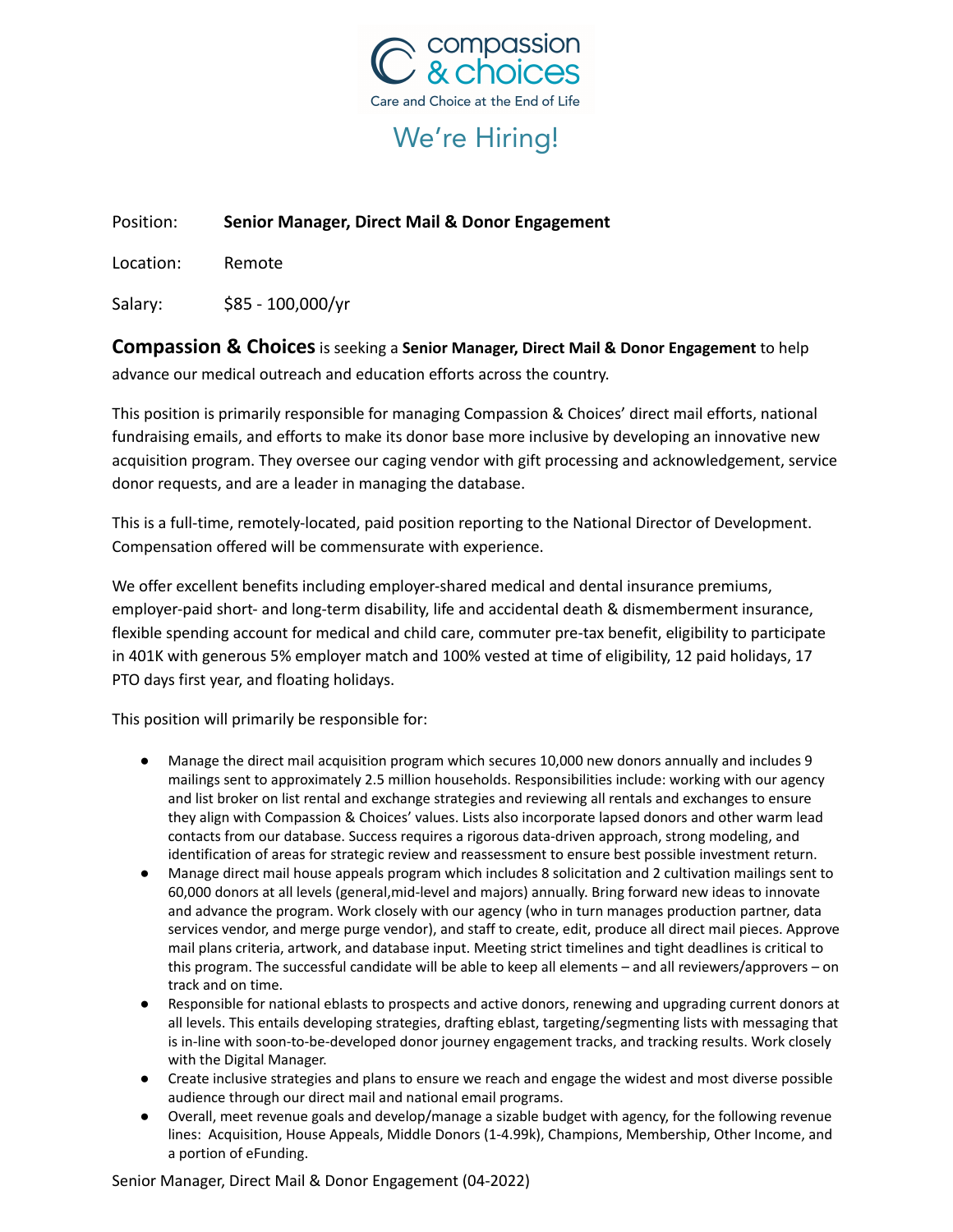- Responsible for management of 50,000 gifts received annually. Work closely with the Manager of Development Services who serves as secondary back-up and collaborator to this position. Oversee caging vendor handling gift processing and acknowledgement, including tribute gift acknowledgement, and membership renewal mailings to 5,000 members. Oversee the accuracy of donor and gift data entry, soft credits, householding, and other data. Manage incoming gifts from sources such as bank wire transfers, DAF deposits, and other electronic deposits. Work closely with our Accounting department to prepare reports for auditors and others. Support Development Services Manager in creation of monthly financial reports and perform cross-checks.
- Serve as the primary point person in Development to field incoming donor requests received daily. Responsibilities include issuing gift acknowledgement letters, editing or canceling recurring gifts, and generally responding to, or redirecting, general inquiries that fall under Development.
- To support Compassion & Choices' strong reputation as a good steward and impactful organization, this position also manages our charity rating site applications including the Better Business Bureau, Charity Navigator, Guide Star, etc.
- Support the organization's Diversity, Equity & Inclusion work;
- Complete required related reports in a timely fashion (e.g., expense reports, time cards, performance reviews, and weekly reports);
- Occasional travel (to retreats, meet with vendors, etc.) totals <5% of time
- Other duties as assigned.

## **Preferred Qualifications (You will be a good fit):**

#### **Education and Experience:**

- The successful candidate will have 7+ years of experience in fundraising with significant experience in direct mail/acquisition. Experience in developing strategies and contributing to diversify an organization's donor base will be a significant plus.
- Demonstrated skills and knowledge of donor database/CRM systems (including complex query and report building, coding, gift structures, hard and soft credits, source codes, logic and workflows) and other basic functionality is necessary.
- Ability to read, analyze and interpret general communications, database reports, and financial statements. Ability to respond to common inquiries or complaints from supporters with clarity, sensitivity, tact, diplomacy, and good judgment.

**Values:** Must be energized by the idea of working at an organization with the following values:

- Compassionate in our conviction that dying patients should be free of unwanted treatment, suffering or outside interference.
- Respectful of the autonomy of individuals to decide what end-of-life options are best for them and their family.
- Courageous in our willingness to confront the toughest end-of-life health challenges, disrupt the broken status quo and protect an individual's right to self-determination.
- Credible in all our education, advocacy and partnerships our efforts are grounded in objective research and demonstrable facts.
- Resilient in our capacity to respond to opportunities and threats in the movement so that we can achieve our vision as quickly as possible.

#### **How to Apply**:

Email current resume and cover letter as one PDF document to Jobs@CompassionAndChoices.org. In the subject line of your email, indicate "Last First Name, SMDMDE 04-2022". In your cover letter, please (1) indicate how your personal philosophy aligns with our mission, (2) provide a brief summary of your